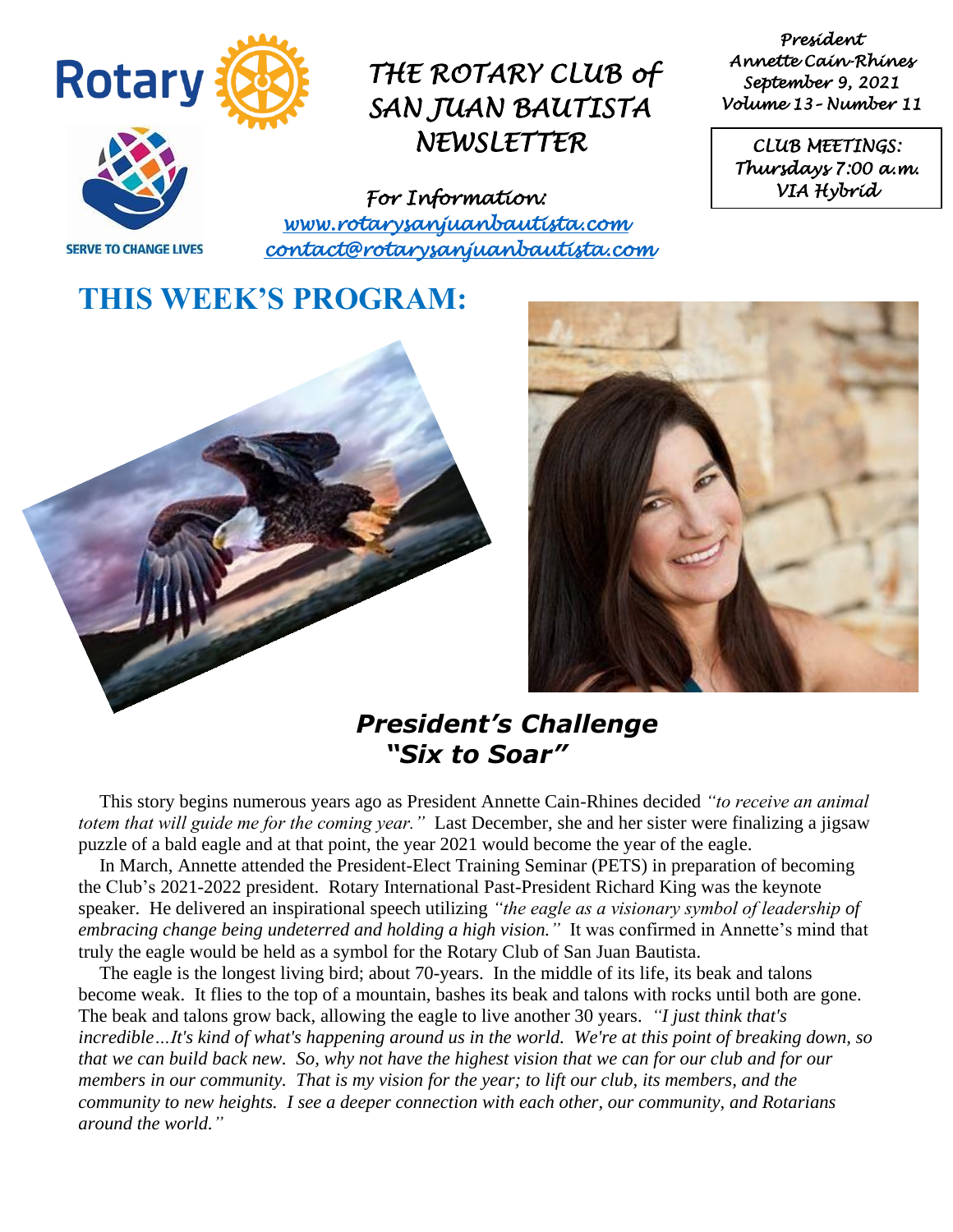

*President Annette Cain-Rhines September 9, 2021 Volume 13– Number 11* 

*CLUB MEETINGS: Thursdays 7:00 a.m. VIA Hybrid* 

*For Information: [www.rotarysanjuanbautista.com](http://www.rotarysanjuanbautista.com/)  contact@rotarysanjuanbautista.com* 

**SERVE TO CHANGE LIVES** 

In preparation for the Rotary year, Annette developed an acronym for "eagle" to assist the Club's members to remember the 2021-2022 vision.

 *E = Excellence A = Appreciation G = Growth (Membership) L = Love & Laughter E = Earth & Environment* 

As an incentive and to ensure that the membership stays focused on the above emphasis, Annette has instituted a challenge: *Six to Soar*. Each member is asked to complete six different tasks throughout the 2021-2022 Rotary year. If accomplished, the member receives an eagle badge with a soaring eagle bottle of wine and eagle-labeled dark chocolate.

#### **So, let's get started! This is how you win the challenge.**

- 1) Bring one potential member to a meeting.
- 2) Attend a "foreign" Rotary Club via internet (pick anywhere in the world). Share a memorable moment about your visit at a General Assembly.
- 3) Participate in at least three club events (for example: a fundraiser, vaccine volunteer, Feed the Frontline, holiday parade/celebration, family giving project).
- 4) Serve on at least one club committee.
- 5) Make a video (1-2 minutes) of yourself stating why you are a Rotarian. The video will be posted on the club's Facebook page.
- 6) Adopt a new sustainable habit that betters the earth (for example: cutting back on junk mail, replace lighting with LED lights, unplug appliances when not in use).

In closing, Annette told a story that exemplifies how the eagle has become her totem. She was helping her father find his keys. There was a cup containing odds and ends, which she glanced through. Annette continued to search the house, but *"was called back to the cup."* She dumped it out and there was an eagle pin that Rotary International Past-President Richard King had given her father 20 years ago. There was a note attached stating, *"Eagles are like leaders. One never sees them in a flock. They always soar above the crowd, a commitment made and kept."*

*"I just want you to know that I am making this commitment to you and I will keep it. I see us all as leaders. We actually are a giant flock of leaders and it's such a pleasure to soar with you."*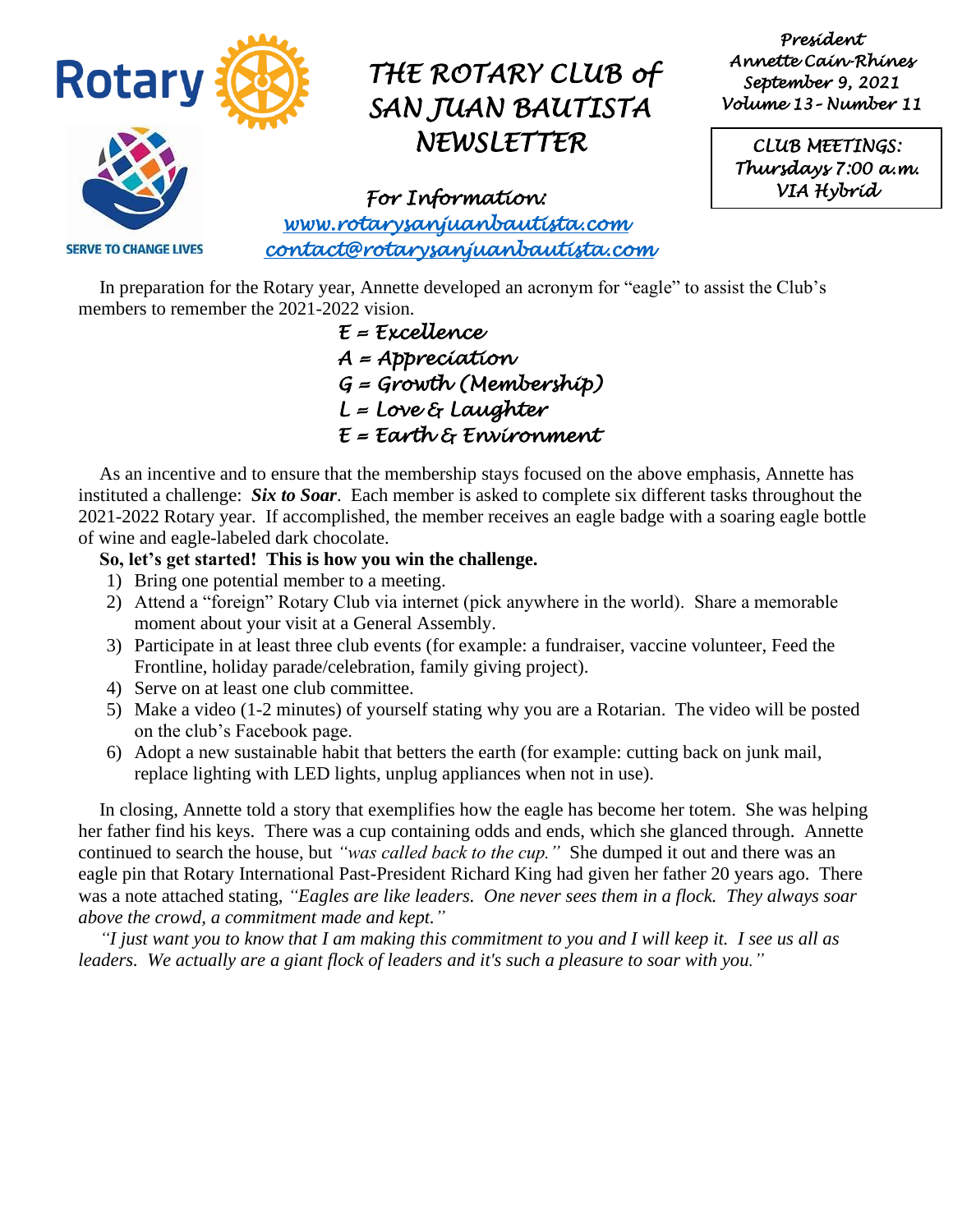

**SERVE TO CHANGE LIVES** 

*THE ROTARY CLUB of SAN JUAN BAUTISTA NEWSLETTER* 

*For Information: [www.rotarysanjuanbautista.com](http://www.rotarysanjuanbautista.com/)  contact@rotarysanjuanbautista.com* 

*President Annette Cain-Rhines September 9, 2021 Volume 13– Number 11* 

*CLUB MEETINGS: Thursdays 7:00 a.m. VIA Hybrid* 

# **OUR HYBRID MEETING**  *HAPPY ROTARIANS on September 9, 2021 18 MEMBERS PRESENT!!!*

**In Person: Andrew, Annette, Art, Bob, Chris, Jackie, Larry, Luis, Michael, Paul, Phil, Vicki, and Wayne On Zoom: Don Boys, Jessie, Jorge, Rosa Loayza, and Rosa Vivian**

### **THIS WEEK'S MEETING: Inspirational Quote:**

*"Out of the mountain of despair a stone of hope."* **-Dr. Martin Luther King**

 **Dr. Erika Ceballos Rosa Fernandez Stefany Mendez Rosa Fernandez** 

### **VISITORS HOST ROTARIAN**

 **Dr. Gómez Rosa Fernandez**





 *HAPPY BIRTHDAY DONNA HOLMANS – September 13th*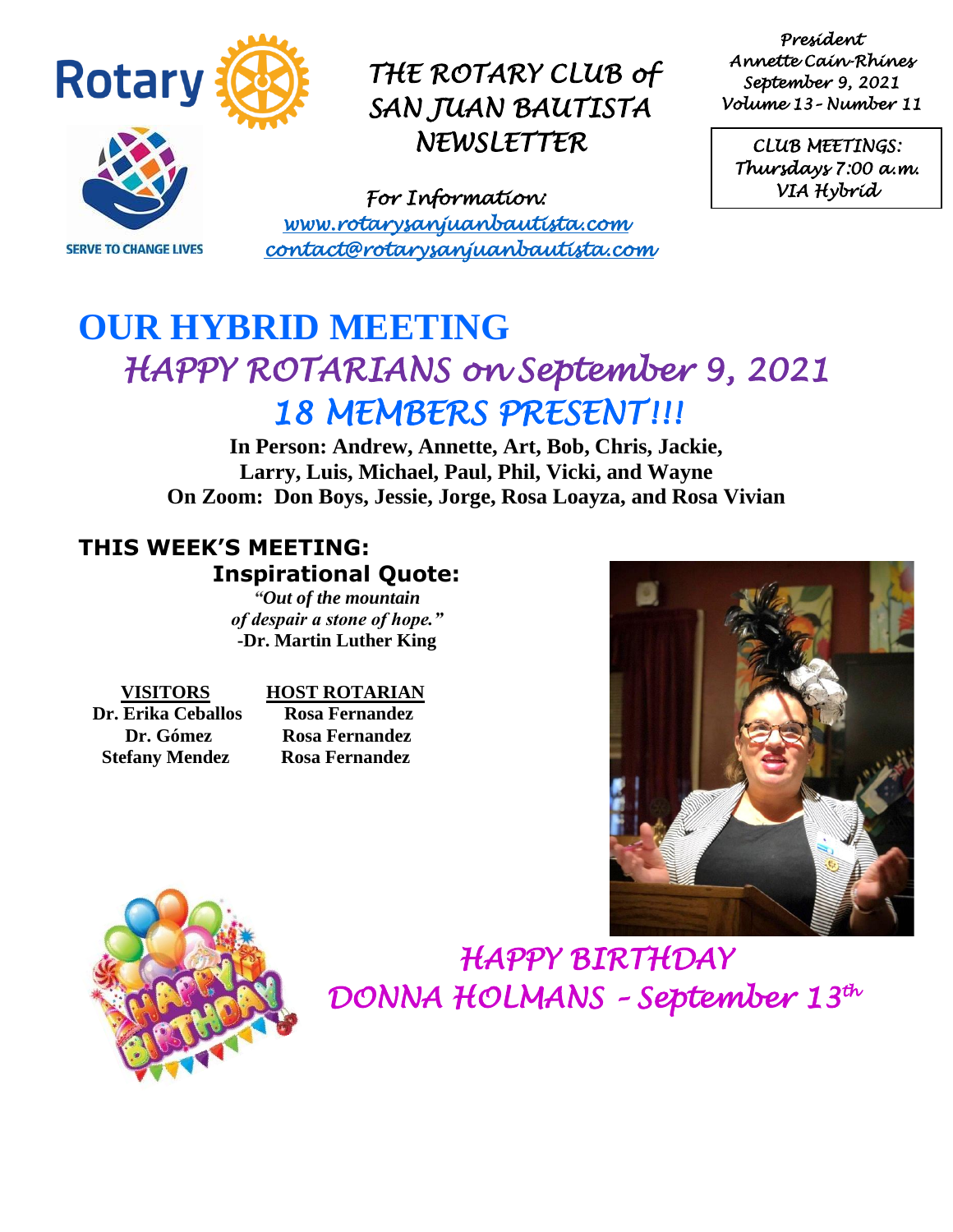

*President Annette Cain-Rhines September 9, 2021 Volume 13– Number 11* 

*CLUB MEETINGS: Thursdays 7:00 a.m. VIA Hybrid* 

**SERVE TO CHANGE LIVES** 

*For Information: [www.rotarysanjuanbautista.com](http://www.rotarysanjuanbautista.com/)  contact@rotarysanjuanbautista.com* 

### **Announcements:**

*Meeting Attendance & Recording of Meetings: Members & invited friends will be allowed to attend Club meetings only. The meetings may only be recorded with permission from the Membership.*

### **Rotary Club Events & Information:**

- ❖ **End Polio Now:** Collection buckets are on the tables. **Please donate.**
- ❖ **Ghost-Walk Committee Meeting:** Today following general meeting
- ❖ **Saints: Sponsoring a Saint? Payments are due.**

#### **Rotary 5170 Events & Information:**

❖ **Avenues of Service Workshops (Hybrid): Register Now!**

#### **San Benito County Events & Information:**

- ❖ **San Benito Health Foundation Report: Covid-19 Vaccine:**
	- Those who have compromised health conditions and have received 2doses are eligible to receive their third dose of the Covid vaccine.
	- All others who have received 2-doses are eligible to receive the third dose of the Covid vaccine beginning in October.

### **Flu Shot:**

• Drive-through on Sept.  $24<sup>th</sup>$ ; must make an appointment; free to volunteers of the Foundation

### **WHAT'S HAPPENING MARK YOUR CALENDAR**

- ❖ **September 15th: Club Community Grant Applications Due**
- ❖ **September 16th: Program: Angela Crawley; Anzar High School Principal**
- ❖ **September 16th: Club Board Meeting; Following General Meeting**
- ❖ **September 23 rd: Program: General Assembly; Ghost-Walk**
- ❖ **September 23rd: Fundraising Committee Meeting; Following General Meeting**
- ❖ **September 30th: Program: Michelle Croucher, ASJUSD Special Ed Director**:
	- **On Zoom Only**
- ❖ **October 2nd: District 5170 Avenues of Service Workshops (Hybrid)**
- ❖ **October 7th: Program: Heather Howell & Elizabeth Cord; Aromas & San Juan School Principals**
- ❖ **October 14th: Program: TBD**
- ❖ **October 21st: Program: General Assembly**
- ❖ **October 21st: Club Board Meeting; Following General Meeting**
- ❖ **October 28th: Program: District 5170 Governor Richard Flanders**
- ❖ **October 29th, 30th, 31st: Ghost Walk**

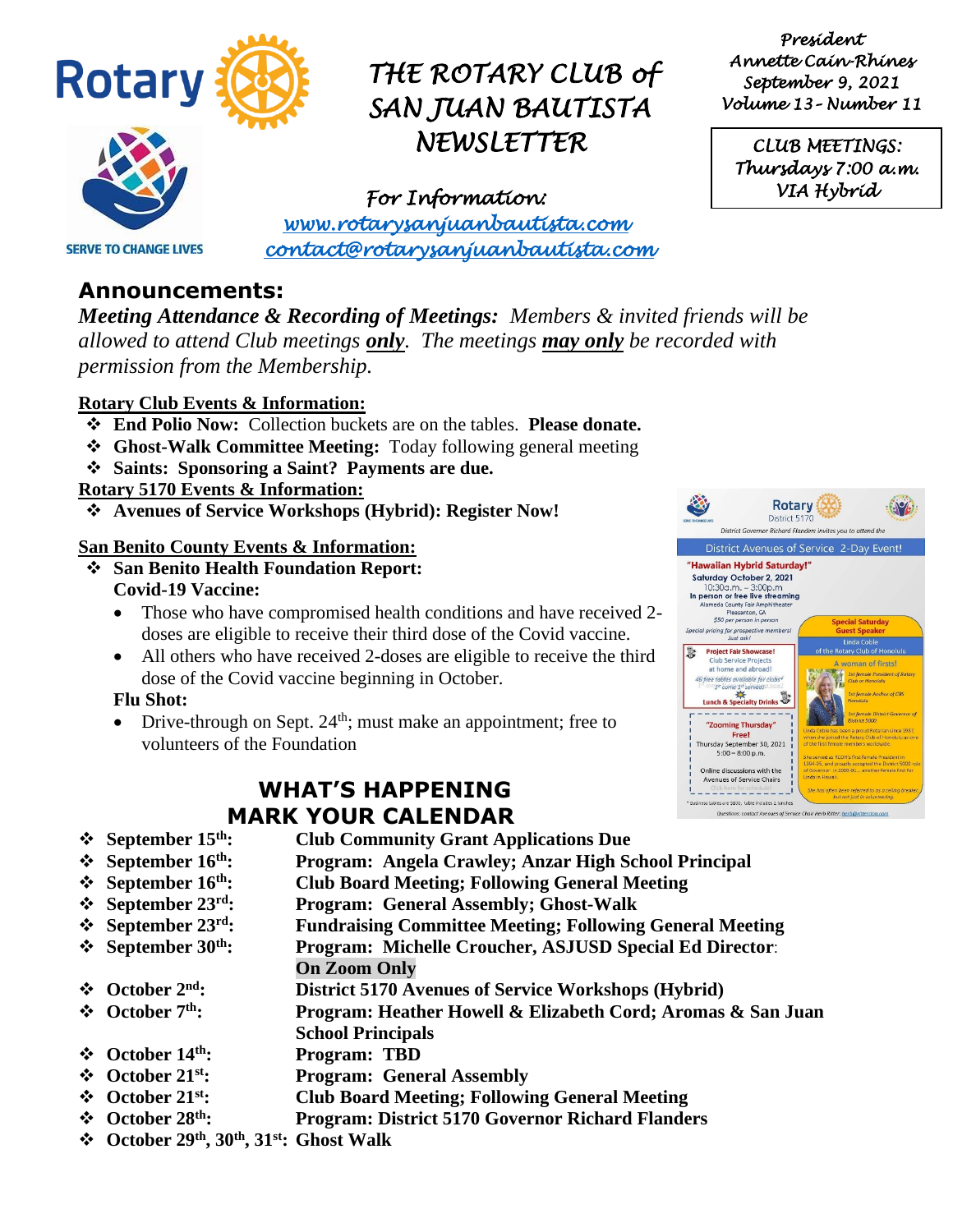

**SERVE TO CHANGE LIVES** 

## *THE ROTARY CLUB of SAN JUAN BAUTISTA NEWSLETTER*

*For Information: [www.rotarysanjuanbautista.com](http://www.rotarysanjuanbautista.com/)  contact@rotarysanjuanbautista.com* 

*President Annette Cain-Rhines September 9, 2021 Volume 13– Number 11* 

*CLUB MEETINGS: Thursdays 7:00 a.m. VIA Hybrid* 

END POLIO NOW! 2021-2022 Goal = \$2,000.00 Donated Today = \$2.00 \$1,898.00 TO GOI PLEASE DONATE!



**Flag Salute: JACKIE** 

**InspirationalQuote: ROSA VIVIAN**

**Programs: ANNETTE & MICHELE**

**Hospitality: ANNETTE, JOHN, MICHAEL, JACKIE**

| <b>MONTH</b>    | <b>SALUTE</b>   | <b>OUOTE</b>    | <b>PROGRAMS</b> | <b>HOSPITALITY</b>          |
|-----------------|-----------------|-----------------|-----------------|-----------------------------|
| <b>October</b>  | <b>Jessie</b>   | <b>Jessie</b>   | César           | Annette, Jessie, John       |
| <b>November</b> | <b>Wayne</b>    | <b>Jackie</b>   | <b>Phil</b>     | <b>Annette, Jessie, Art</b> |
| <b>December</b> | Wayne           |                 | <b>Don Boys</b> | Annette, Jessie,            |
| <b>January</b>  | Art             | <b>Don Boys</b> |                 | Annette, Jessie,            |
| <b>February</b> | Vicki           | Luis            | César           | Annette, Jessie, Vicki      |
| <b>March</b>    |                 |                 | <b>Phil</b>     | Annette, Jessie,            |
| April           | Vicki           | Luis            | <b>Don Boys</b> | Annette, Jessie,            |
| <b>May</b>      | <b>Don Boys</b> | Art             |                 | <b>Annette, Jessie, Bob</b> |
| June            | <b>Michael</b>  | <b>Michael</b>  | César           | <b>Annette, Jessie, Bob</b> |